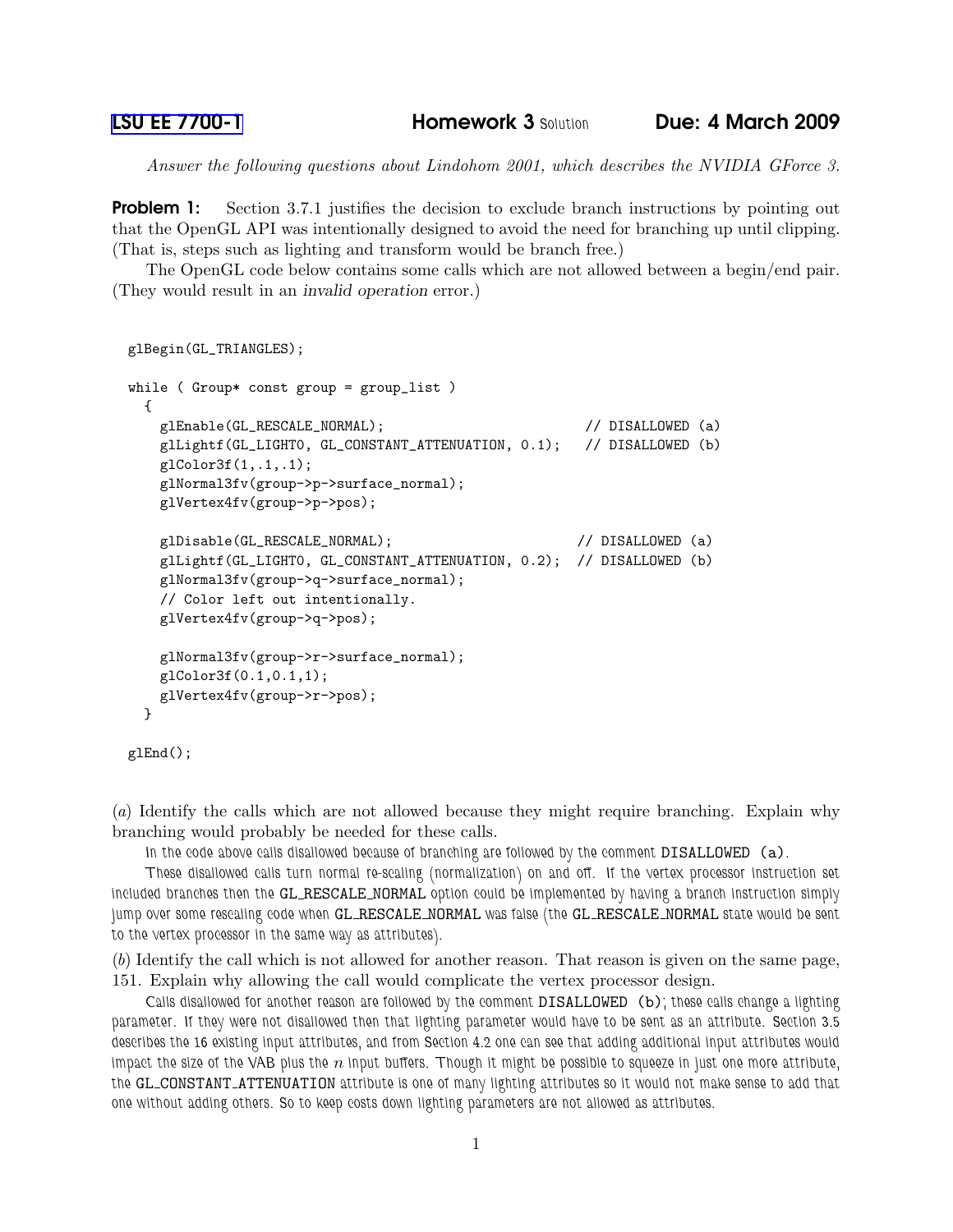**Problem 2:** Let r denote the number of FP operations a processor initiates per cycle when running some program. Let  $r_{\text{max}}$  denote the maximum possible r for a processor, one attained with just the right program. Define FP efficiency of the processor on a program to be  $r/r_{\text{max}}$ .

Estimate the efficiency of the vertex processor of the GF 3, as described in Lindholm 2001, on the program given in Section 6.2 of that paper. Note that a vector instruction such as ADD R1, R2, R3 initiates four FP operations, while ADD R1.x, R2.x, R3.x initiates just one.

To determine  $r_{\rm max}$  we need to find the maximum instruction execution rate (number of instructions per cycle) and the maximum number of floating-point operations per instruction. The end of Section 4.3 implies a maximum execution rate of 1 instruction per cycle (IPC). The number of FP operations varies by instruction. An ADD performs four operations (one for each vector component), DST performs five (see page 152), and DP4 performs seven, and MAD performs eight. (The description of the LIT instruction in the paper is misleading: the dot products are not performed by LIT. See the NV VERTEX PROGRAM extension specification.) Assuming the system can initiate one MAD every cycle,  $r_{\rm max} = 8$ .

To compute  $r$  we divide the total number of FP operations performed by the program by the number of instructions. The program is shown below, along with the number of FP operations used by each instruction. An instruction like MUL is capable of using 4 FP operations, but in some cases fewer are used, for example, the last MUL only operates on one of the vector elements to it performs just one FP operation.

For some instructions the number of FP operations is an estimate and one might quibble over whether it's fair to say that RSQ performs one FP operation  $(x^{-\frac{1}{2}})$  because exponentiation is harder than addition. Any adjustment for these issues should not detract from the point of this assignment, FP efficiency.

The program below consists of 33 instructions and performs a total of 126 FP operations and so  $r=\frac{126}{33}=3.82.$ The overall efficiency is then  $\frac{r}{r_{\rm max}} = \frac{126}{33}$ 33  $\frac{1}{8} = 0.48$ , meaning on average less than half the FP units are being used. The NVIDIA 8000-series GPUs (GeForce 80) avoids this particular inefficiency by not using a vector data type.

| DP4 $o[HPOS].x, c[0], v[OPOS];$     | 7 |                        |
|-------------------------------------|---|------------------------|
| DP4 o[HPOS].y, c[1], v[OPOS];       | 7 |                        |
| DP4 $o[HPOS].z, c[2], v[OPOS];$     | 7 |                        |
| DP4 o[HPOS].w, $c[3]$ , $v[OPOS]$ ; | 7 |                        |
| DP4 RO.x, $v[OPOS]$ , $c[4]$ ;      | 7 |                        |
| DP4 RO.y, $v[OPOS]$ , $c[5]$ ;      | 7 |                        |
| DP4 RO.z, $v[OPOS]$ , $c[6]$ ;      | 7 |                        |
| DP3 RO.w, RO, RO;                   | 5 |                        |
| $RSQ$ $RO.w$ , $RO.w$ ;             | 1 |                        |
| MUL $RO$ , $RO$ , $RO.w$ ;          | 4 |                        |
| DP3 R1.x, $v[NRML]$ , $c[8]$ ;      | 5 |                        |
| DP3 R1.y, $v[NRML]$ , $c[9]$ ;      | 5 |                        |
| DP3 R1.z, v[NRML], c[10] ;          | 5 |                        |
| DP3 R2.x, $v[TEX0]$ , $c[4]$ ;      | 5 |                        |
| DP3 R2.y, $v[TEX0]$ , $c[5]$ ;      | 5 |                        |
| DP3 R2.z, $v[TEX0]$ , $c[6]$ ;      | 5 |                        |
| DP3 R3.x, c[30], R2;                | 5 |                        |
| MAD R3.y, R3.x, R3.x, -c[24].w ;    | 2 | (Only 1 element used.) |
| RSQ $R3.z$ , $-R3.y$ ;              | 1 |                        |
| MUL R3.y, -R3.y, R3.z ;             | 1 | (Only 1 element used.) |
| DP3 R3.w, c[30], R1;                | 5 |                        |
| SGE R3.z, R3.w, $c[24]$ .y;         | 1 |                        |
| MUL $R4.x$ , $R3.z$ , $R3.y$ ;      | 1 |                        |
| DP3 R5.x, R0, R2 ;                  | 5 |                        |
| MAD R5.y, R5.x, R5.x, -c[24].w ;    | 2 |                        |
| RSQ $R5.z$ , $-R5.y$ ;              | 1 |                        |
| MUL $R5.y$ , $-R5.y$ , $R5.z$ ;     | 1 |                        |
| MUL R5.w, R3.x, R5.x;               | 1 |                        |